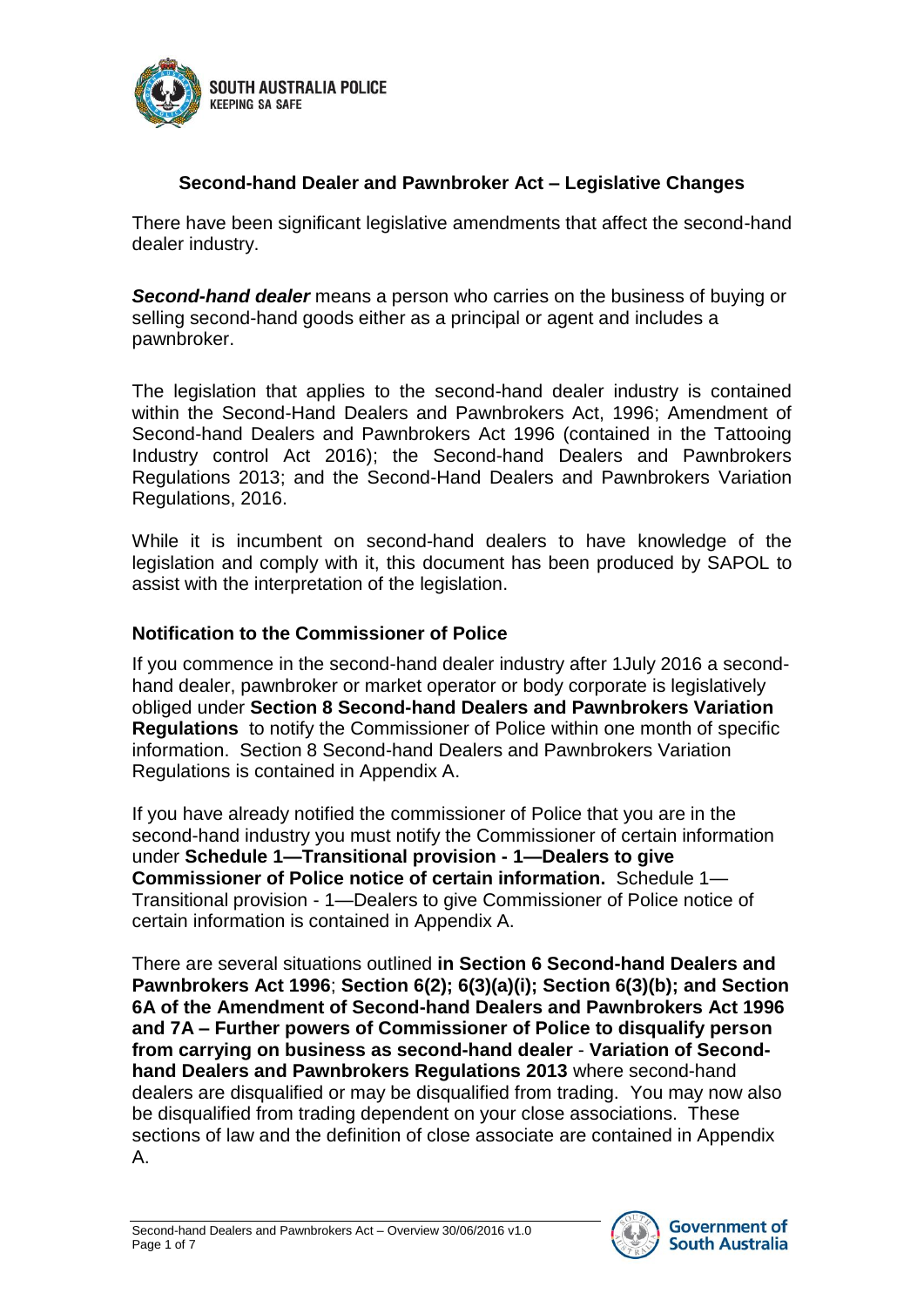

**SOUTH AUSTRALIA POLICE KEEPING SA SAFE** 

SAPOL Licensing Enforcement Branch will receive all notifications and will conduct probity on second-hand dealers and their close associates to ensure the dealer does not fall within criteria within the legislation which disqualifies a person from carrying on a business of a second-hand dealer. The definition of a close associate is contained in **Section 3 of the Amendment of Secondhand Dealers and Pawnbrokers Act 1996** and appears in Appendix A of this document.

After notifying SAPOL that you are continuing to trade as a second-hand dealer or are commencing as a second-hand dealer you will receive notification that SAPOL has received your information and you will receive further notification if you are disqualified from trading.

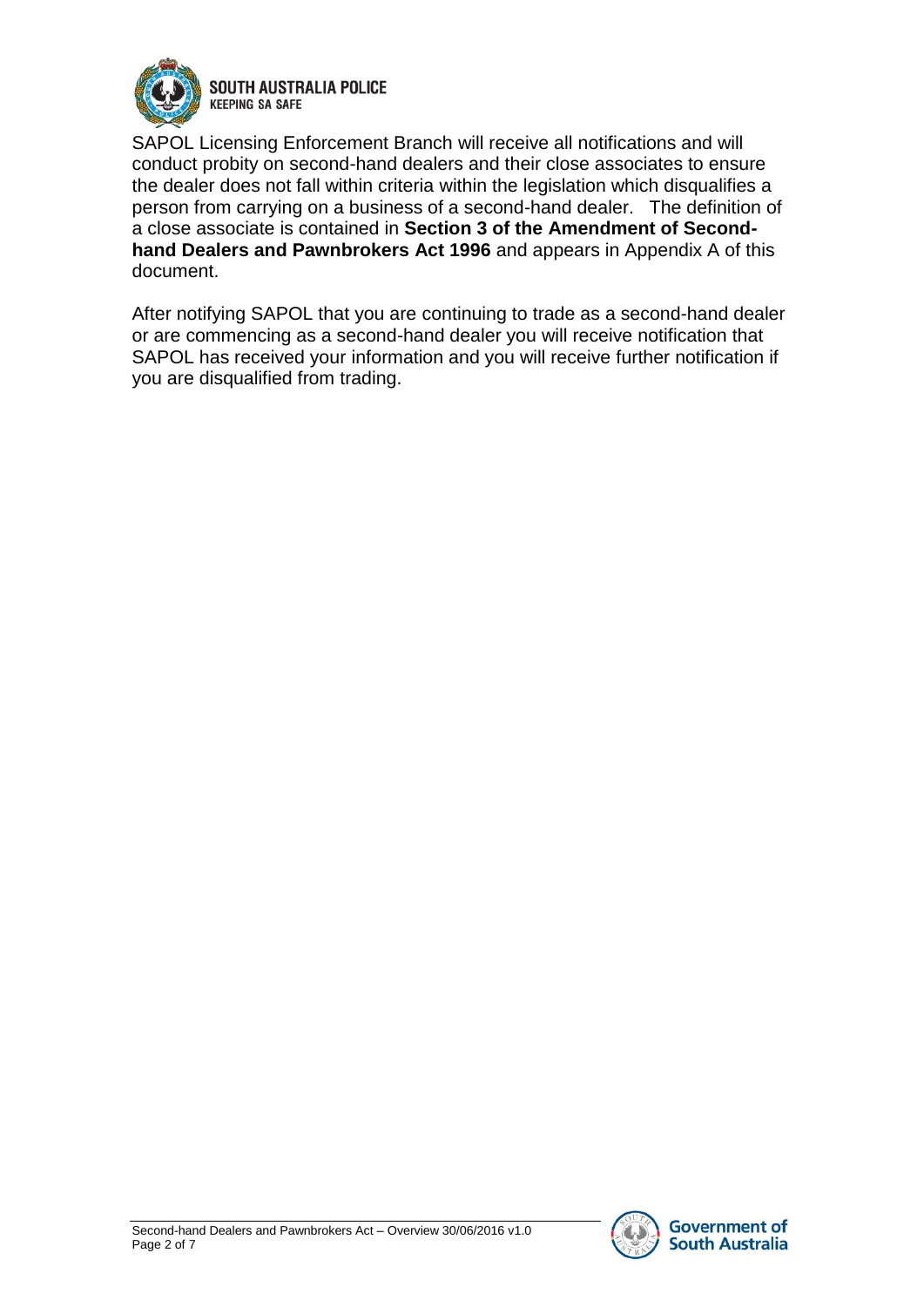

# **APPENDIX A**

#### **8—Notification by dealers, proposed dealers and former dealers (section 7 of Act)**

(1) For the purposes of section 7(3)(a) of the Act, the following information is required to be contained in a notice under section 7(1) of the Act:

(a) in the case of a natural person who is a proposed second-hand dealer—

(i) the full name, residential address, telephone number and email address—

(A) of the person; and

(B) if the business is to be carried on in partnership—of each partner; and

(ii) the full name, residential address and date of birth of each close associate—

(A) of the proposed dealer; and

(B) if the business is to be carried on in partnership—of each partner; and

(b) in the case of a body corporate that is a proposed second-hand dealer—

(i) the full name, residential address, telephone number and email address of each director of the body corporate; and

(ii) the full name, residential address and date of birth of each close associate—

(A) of the body corporate; and

- (B) of each director of the body corporate; and
- (iii) the address and telephone number of the registered corporate office of the body corporate;

(c) the full name, residential address and date of birth of each person who is to be employed in the proposed business;

(d) the business or trading name (if any) under which the proposed business is to be carried on;

(e) each address at which the proposed business is to be carried on;

(f) each address at which records required to be kept under the Act are to be kept;

(g) each address at which goods that are to be bought or received in the course of, or for the purposes of, the proposed business are to be kept;

(h) a brief description of the nature of the proposed business, including a description of the types of goods that are proposed to be bought or received in the course of, or for the purposes of, the proposed business;

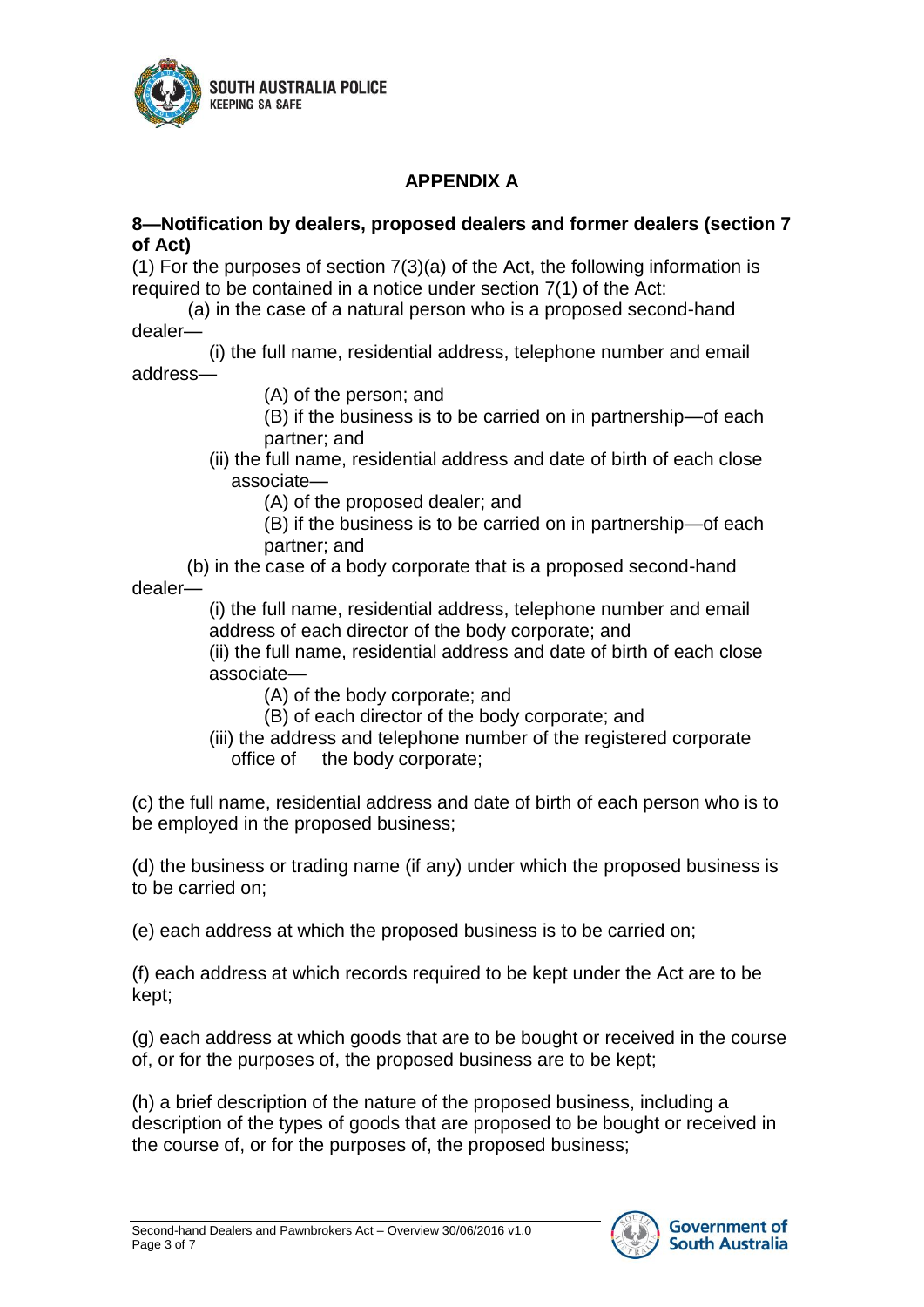

(i) a statement as to whether or not any circumstance applies by virtue of which the person would be disqualified under section 6 of the Act from carrying on business as a second-hand dealer;

(j) an address for service.

## **Schedule 1—Transitional provision**

## **1—Dealers to give Commissioner of Police notice of certain information**

A person who, at the commencement of these regulations, is **carrying on a business** as a second-hand dealer must, within 1 month of that commencement, give the Commissioner of Police written notice containing the following information:

- (a) in the case of a natural person who is a second-hand dealer—
	- (i) the telephone number and email address of the person; and

(ii) the full name, residential address and date of birth of each close associate of the person; and

- (iii) if the business is carried on in partnership—
	- (A) the telephone number and email address of each partner; and (B) the full name, residential address and date of birth of each close associate of each partner;
- (b) in the case of a body corporate that is a dealer—

(i) the telephone number and email address of each director of the body corporate; and

(ii) the telephone number of the registered corporate office of the body corporate; and

- (iii) the full name, residential address and date of birth of—
	- (i) each close associate of the body corporate; and
	- (ii) each close associate of each director of the body corporate.

Maximum penalty: \$2 500.

## **6—Disqualification from carrying on business as second-hand dealer**

(1) A person must not carry on business as a second-hand dealer if the person is disqualified under this section from doing so. Maximum penalty: \$2 500.

(2) A natural person is disqualified from commencing to carry on business as a second-hand dealer if he or she—

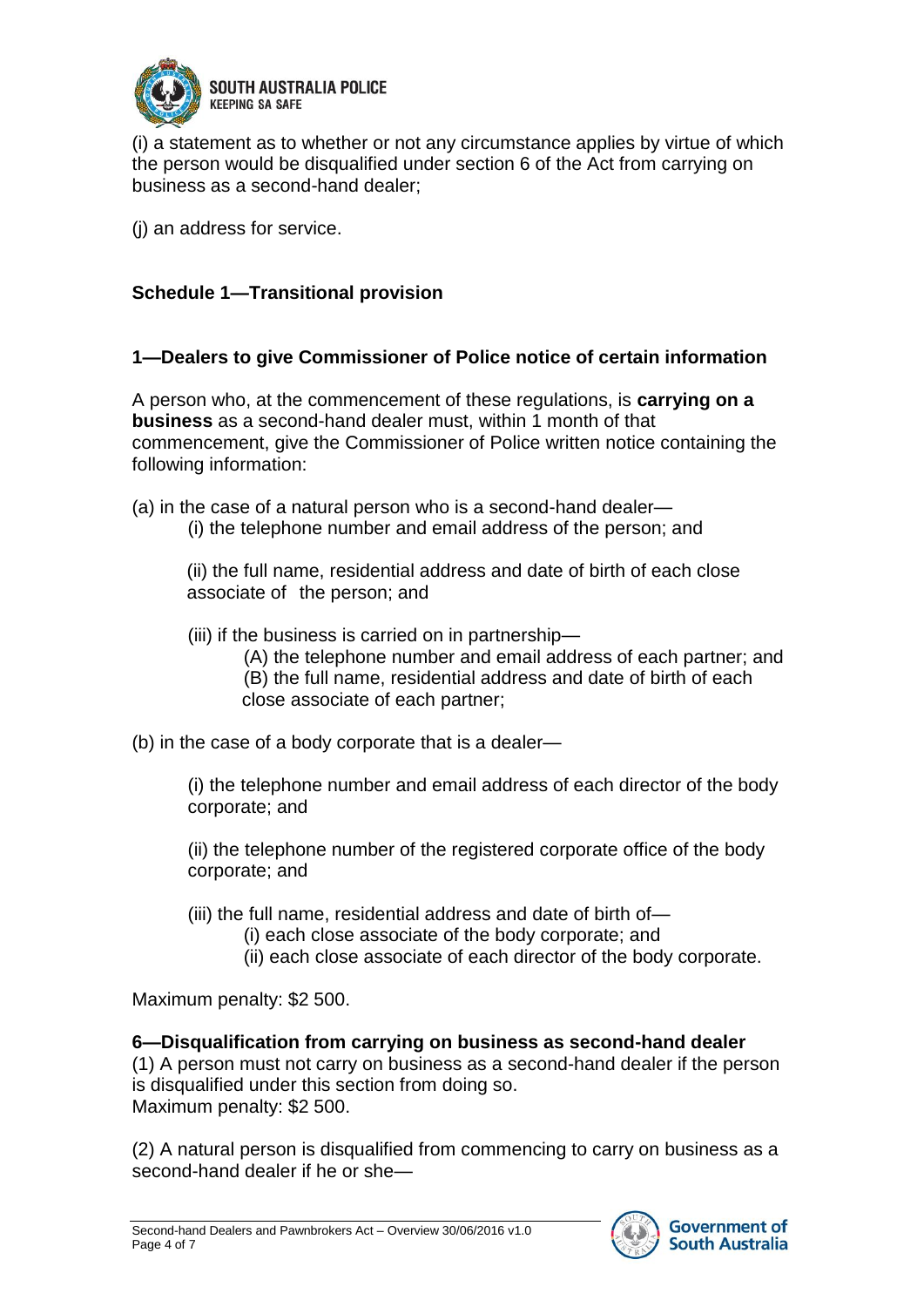

**SOUTH AUSTRALIA POLICE KEEPING SA SAFE** 

(a) has been convicted of an offence of dishonesty; or

(b) has been convicted of an offence against this Act of a prescribed kind; or

(c) is an undischarged bankrupt or subject to a composition or deed or scheme of arrangement for the benefit of creditors; or

(d) has, during the preceding five years, been a director of a body corporate wound up for the benefit of creditors—

(i) when the body was being so wound up; or

(ii) within the period of six months preceding the commencement of the winding up.

(3) A body corporate is disqualified from commencing to carry on business as a second-hand dealer if—

(a) the body corporate—

(i) has been convicted of an offence against this Act of a prescribed kind; or

(ii) is being wound up or is under official management or in receivership; or (b) a director of the body corporate—

(i) has been convicted of an offence of dishonesty; or

(ii) has been convicted of an offence against this Act of a prescribed kind; or (iii) has, during the preceding five years, been a director of a body corporate wound up for the benefit of creditors—

(A) when the body was being so wound up; or

(B) within the period of six months preceding the commencement of the winding up.

(4) A person is disqualified from continuing to carry on business as a secondhand dealer if events occur after the commencement of this section such that the person would be disqualified under subsection (2) or (3) from commencing to carry on business as a second-hand dealer.

(5) If a second-hand dealer—

(a) has been in possession of stolen goods on at least three separate occasions during the previous 12 months; and

(b) did not, on any of those occasions, notify a member of the police force in respect of the goods under section 11(2), (3) or (4),

the Commissioner of Police may give the dealer written notice disqualifying the dealer from carrying on business as a second-hand dealer.

#### **Section 6 (2) —Disqualification from carrying on business as second-hand dealer now includes**

A natural person is disqualified from carrying on a business as a second-hand dealer if he or she is

- A member of a prescribed organisation; or
- A close associate of a person who is a member of a prescribed organisation or is subject to a control order under the *Serious and Organised Crime (Control) Act 2008*; or
- Disqualified from carrying on business as a second-hand dealer (however described) under a law of the Commonwealth or another State or Territory; or

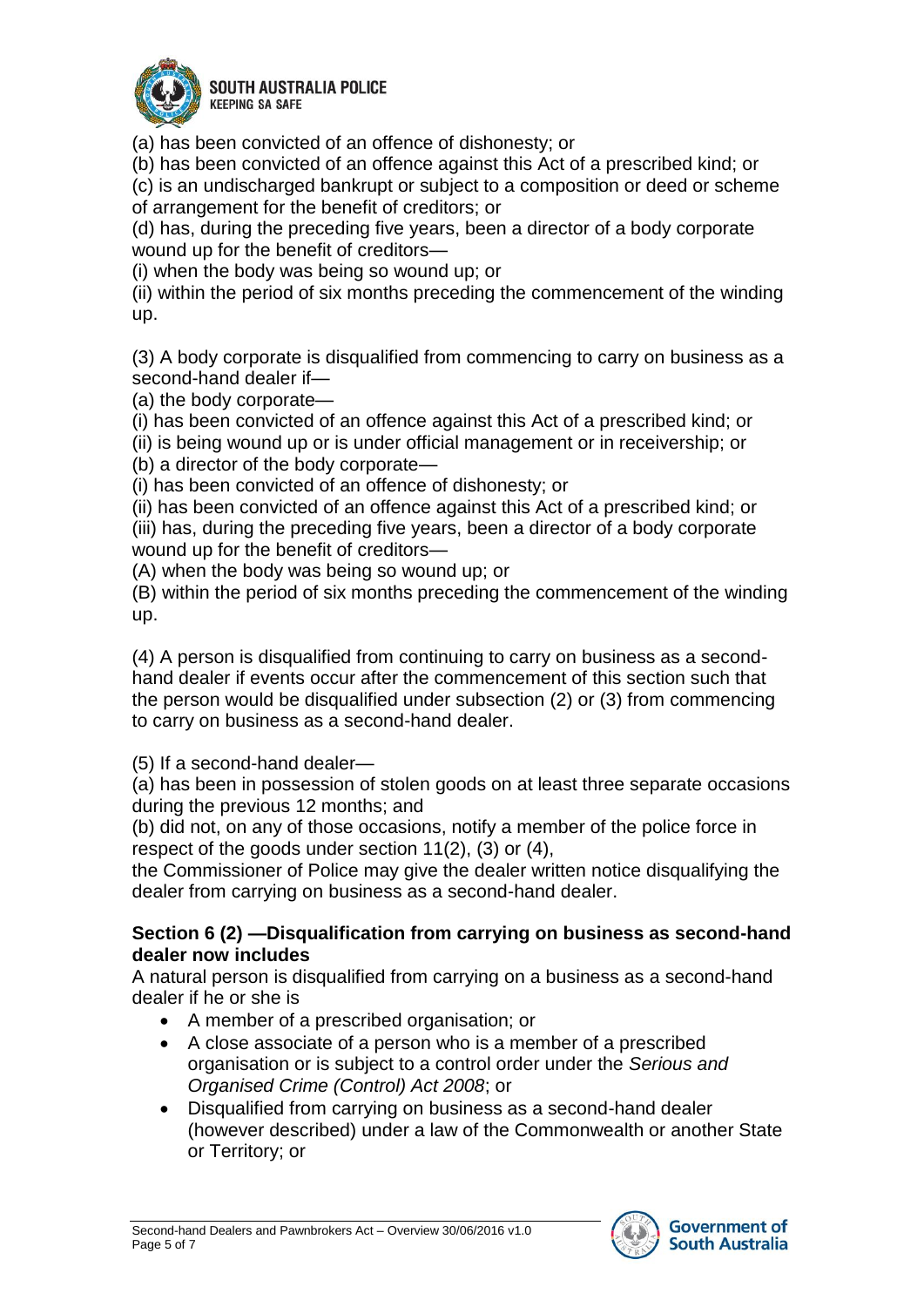

**SOUTH AUSTRALIA POLICE KEEPING SA SAFE** 

 A person, or is a person of a class, prescribed by the regulations for the purposes of this subsection; or

#### **Section 6(3)(a)(i)** – **Disqualification from carrying on business as secondhand dealer now includes**

A body corporate is disqualified from carrying on a business as a second-hand dealer if the body corporate;

- Is a prescribed organisation; or
- Is disqualified from carrying on business as a second-hand dealer (however described) under a law of the Commonwealth or another State or Territory; or
- Is a body corporate, or is a body corporate of a class, prescribed by the regulations for the purposes of this subsection

#### **Section 6(3)(b)** – **Disqualification from carrying on business as secondhand dealer now includes**

A Director of a body corporate is disqualified from carrying on a business as a second-hand dealer if he or she

- Is disqualified from commencing to carry on business as a second-hand dealer under subsection (2); or
- Is disqualified from carrying on business as a second-hand dealer (however described) under a law of the Commonwealth or another State or Territory.

## **Section 6A – Further powers of Commissioner of Police to disqualify person from carrying on business as second-hand dealer**

(1) Without limiting section 6, the Commissioner of Police may, by notice in writing, disqualify a person from commencing or continuing to carry on business as a second-hand dealer if—

(a) the person was, at any time within the 5 preceding years, a member of a prescribed organisation; or

(b) the person was, at any time within the 5 preceding years, a close associate of a member of a prescribed organisation; or

(c) the person is found guilty, or has within the preceding 10 years been found guilty, of an offence prescribed by the regulations for the purposes of this section; or

(d) the Commissioner of Police reasonably believes that to allow the person to commence or continue to carry on business as a second-hand dealer would otherwise not be in the public interest.

#### **Variation of Second-hand Dealers and Pawnbrokers Regulations 2013 7A—Further powers of Commissioner of Police to disqualify person from carrying on business as second-hand dealer**

For the purposes of section 6A(1)(c) of the Act, the following offences are prescribed:

(a) an offence against Part 3A of the *Summary Offences Act 1953* (other than an offence against section 21C(1) or 21E of that Act);

(b) a serious and organised crime offence (as defined in the *Criminal Law Consolidation Act 1935*);